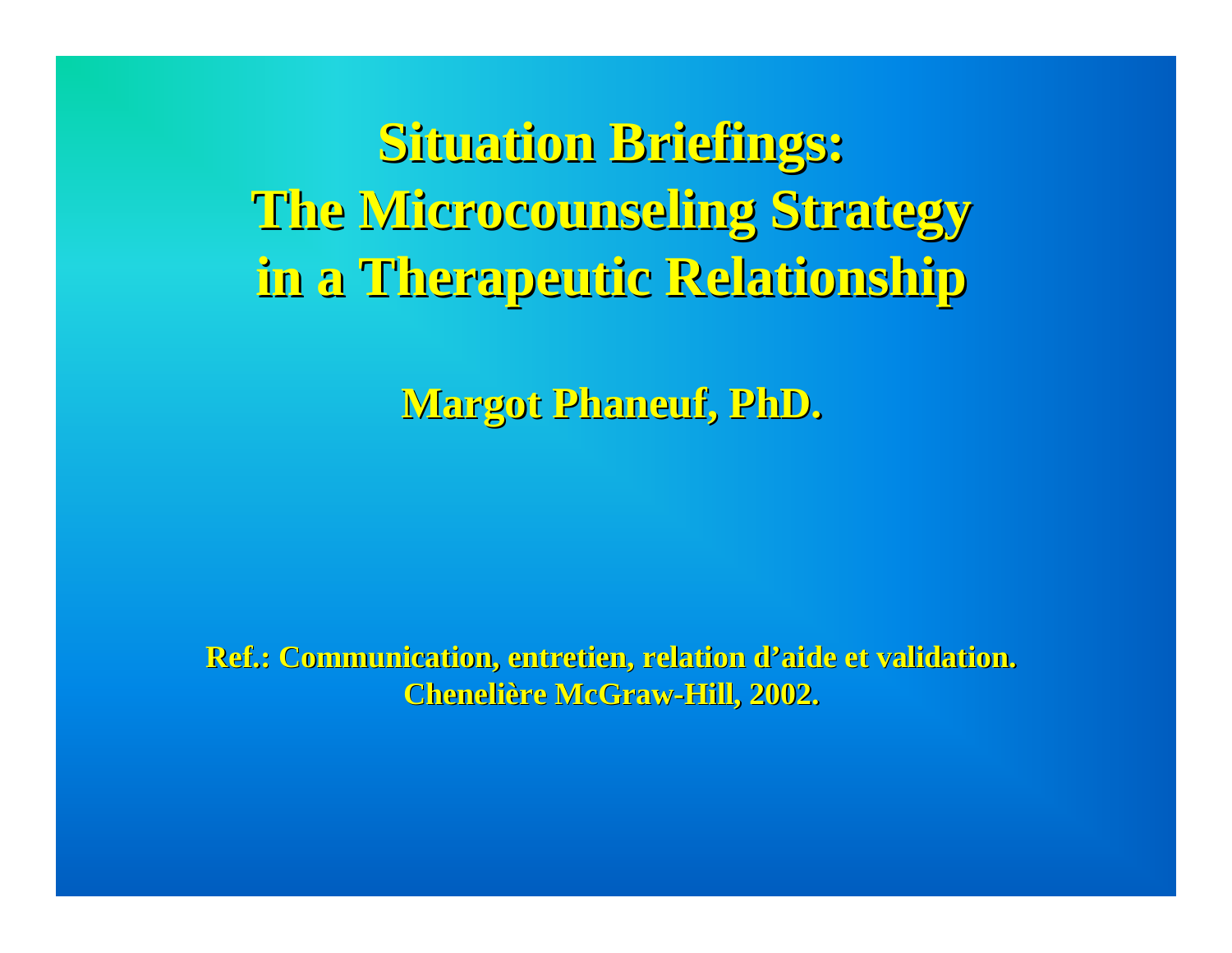**Psychological Psychological support interview: support interview: Surgery Surgery (caregiver caregiver's briefing) briefing)**

- **E** Background: Ms. Francis, 35 years old, has two young **children children. Three days ago she had surgery surgery for ovarian ovarian cancer. cancer.**
- **She is suffering suffering and anxious anxious, and is getting getting little sleep.**
- **Therapeutic goals:** Provide some support, ease her **worries worries.**
- **Microcounseling Microcounseling objectives: objectives: To begin a therapeutic therapeutic interview with Ms. Francis.**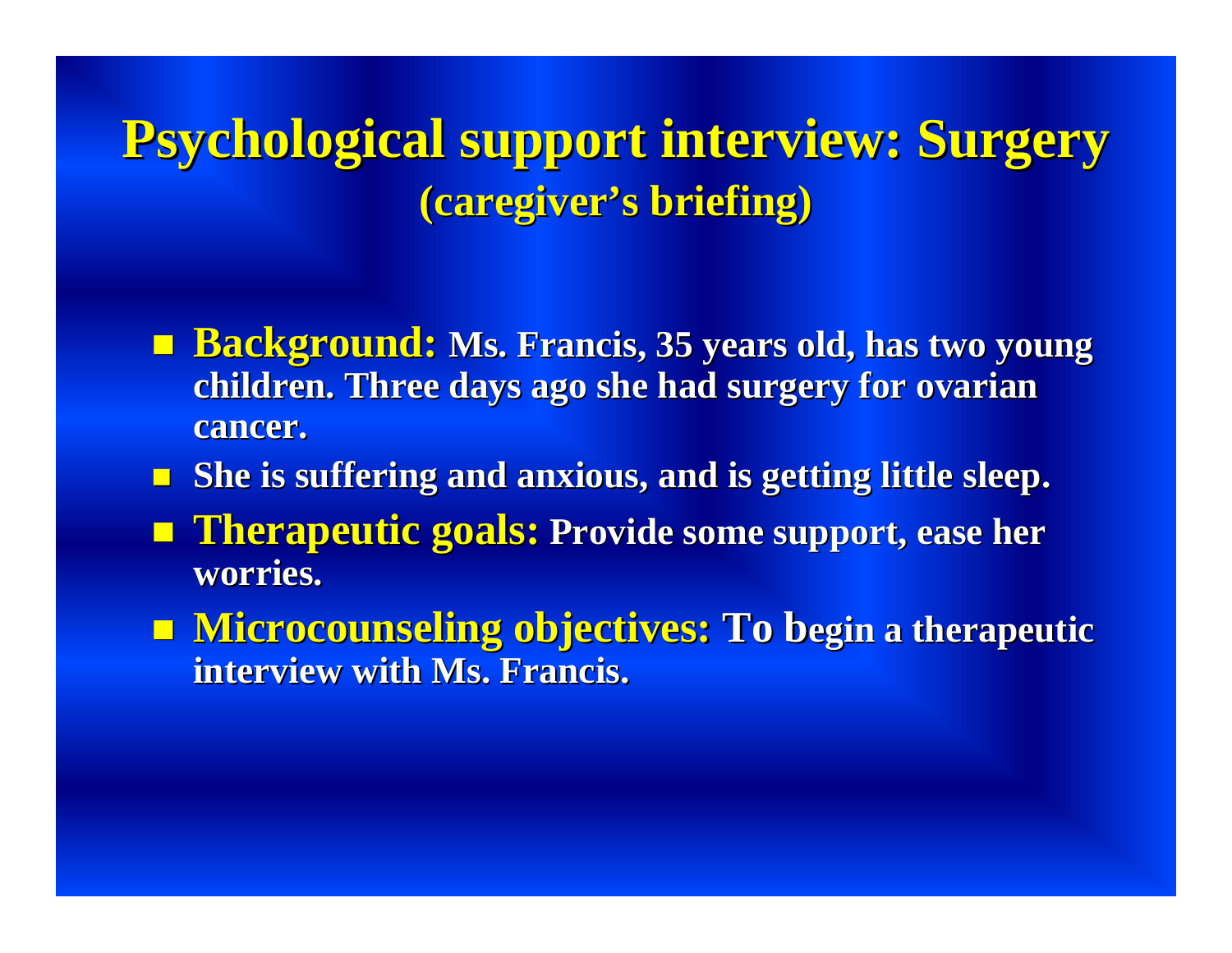**Psychological Psychological support interview: support interview: Surgery Surgery (care receiver receiver 's briefing) briefing)**

- **E Background: Ms. Francis, you are 35 years old, you have two young children children and, three days** ago, you had surgery for ovarian cancer. **You are suffering suffering and anxious anxious, and you 're having a lot of trouble sleeping. trouble sleeping.**
- **Behaviour Behaviour during the interview: interview: You are discouraged. You tell the nurse that you're afraid of what lies ahead, particularly particularly the chemotherapy chemotherapy.**
- **Caregiver Caregiver 's objectives: s objectives: To begin <sup>a</sup> therapeutic therapeutic interview interview with you .**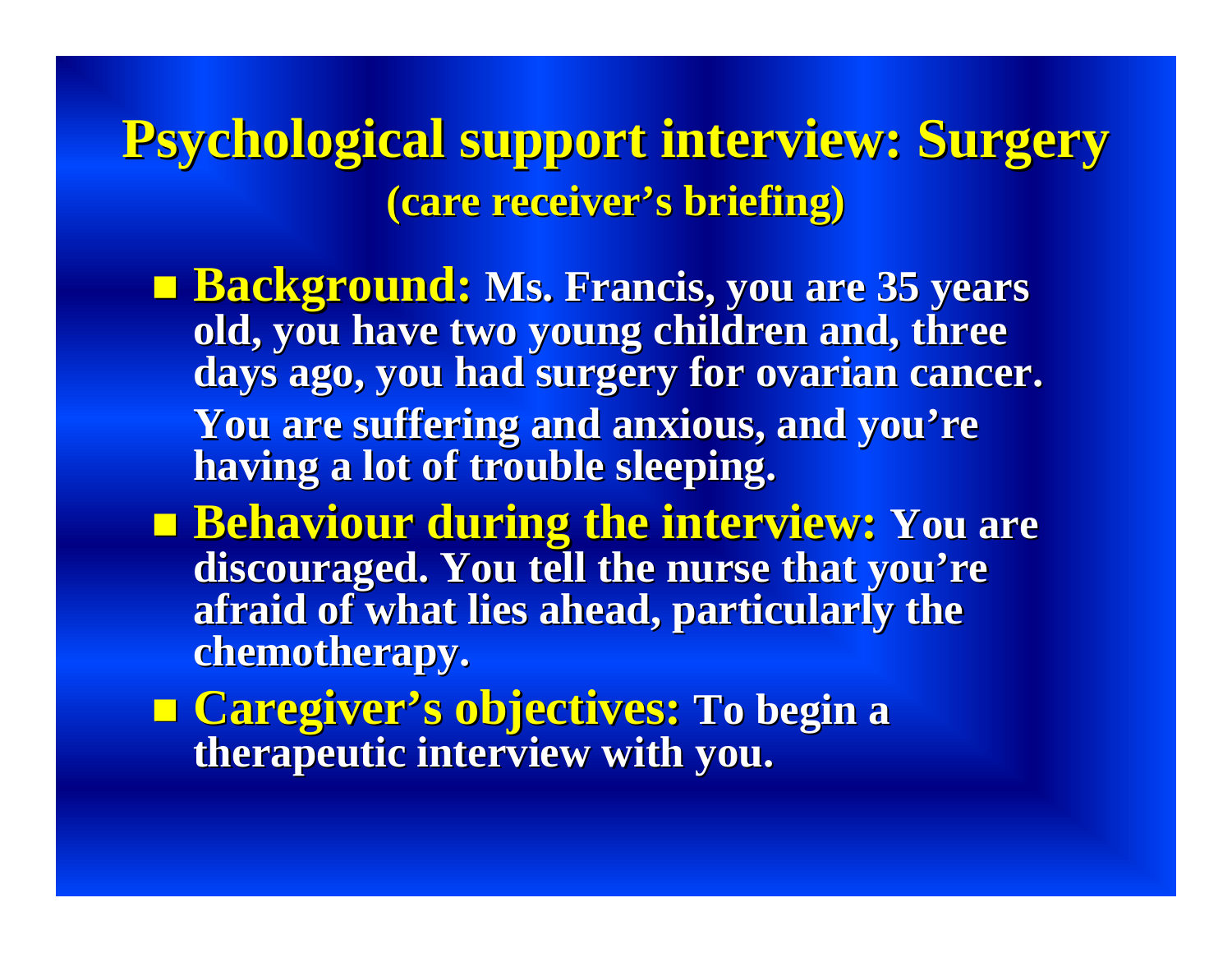# **Psychological Psychological support interview: support interview: Psychiatry Psychiatry (caregiver caregiver's briefing) briefing)**

- **E** Background: Mr. Chung is 40 years old, divorced, and the **father of three teenagers ( teenagers (his wife has custody custody of the children children). He has a limited limited education education.**
	- **Mr. Chung is depressed depressed. He lacks energy and is sad, and he spends a lot of time thinking thinking about the fact that he is unable to hold on to a job. He often mentions feelings of guilt over his divorce. divorce.**
- **Therapeutic Therapeutic goals: To get him talking talking, comfort comfort him, and help him get a clearer understanding of his real situation and a better sense of his strengths strengths.**
- **Microcounseling objectives:** To show him respect and **empathy. To get him to face some facts, but in a gentle way.**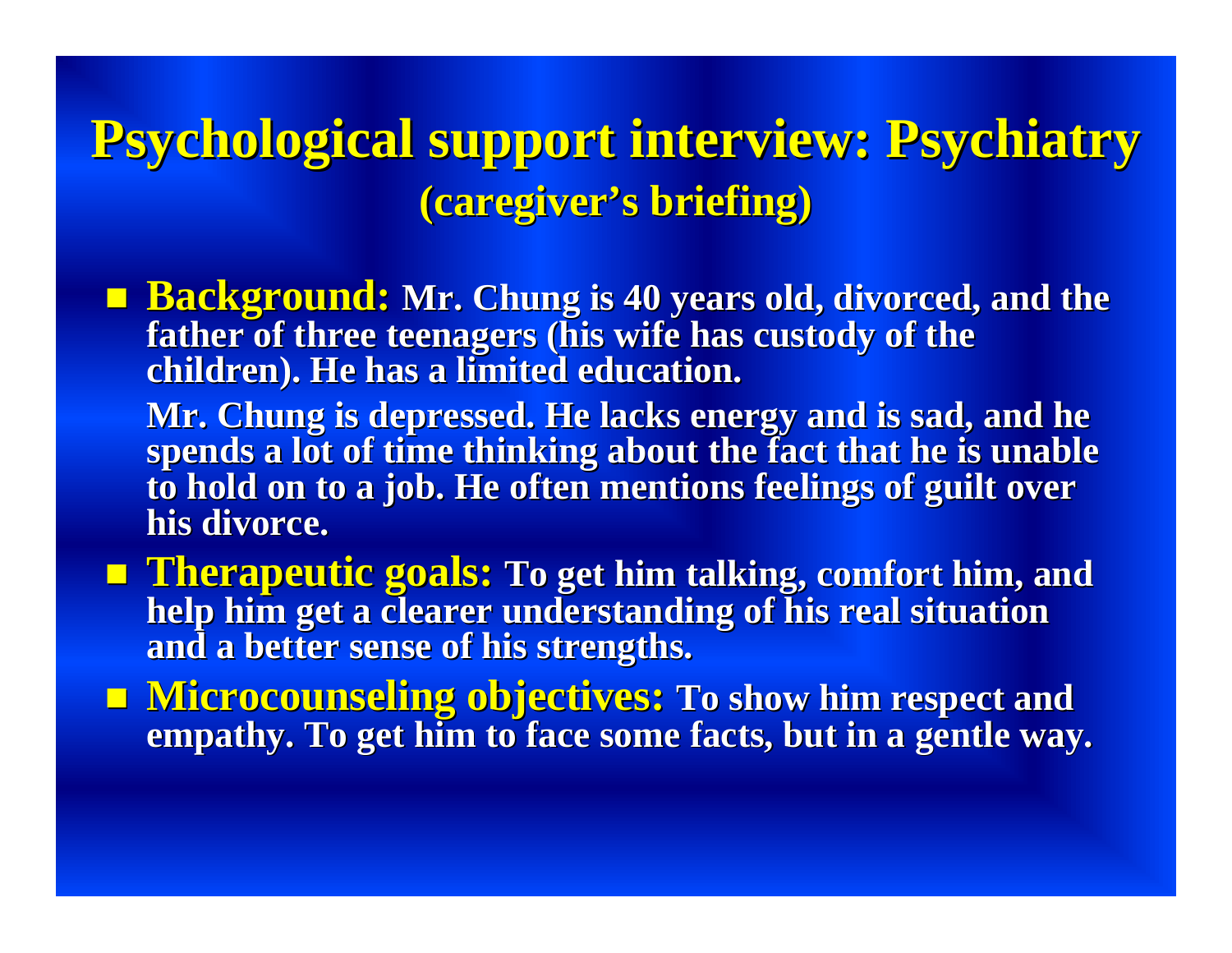## **Psychological support interview: Psychiatry (care receiver receiver's briefing) briefing)**

 **Background: Background: Mr. Chung, you are 40 years old, divorced divorced and the father of three teenagers. teenagers. Your wife has custody custody of the children children. You left school at a young age.**

**You are depressed depressed, you don't have much energy, and you often feel sad. You spend a lot of time thinking thinking about how you have trouble holding on to a job, have trouble holding on to a job, and you feel guilty about your divorce.** 

- **Behaviour Behaviour during the interview: interview: You don't say much and are not very cooperative cooperative.**
- **Microcounseling objectives:** To show you respect and **empathy, and to get you to face some facts, but in a gentle way.**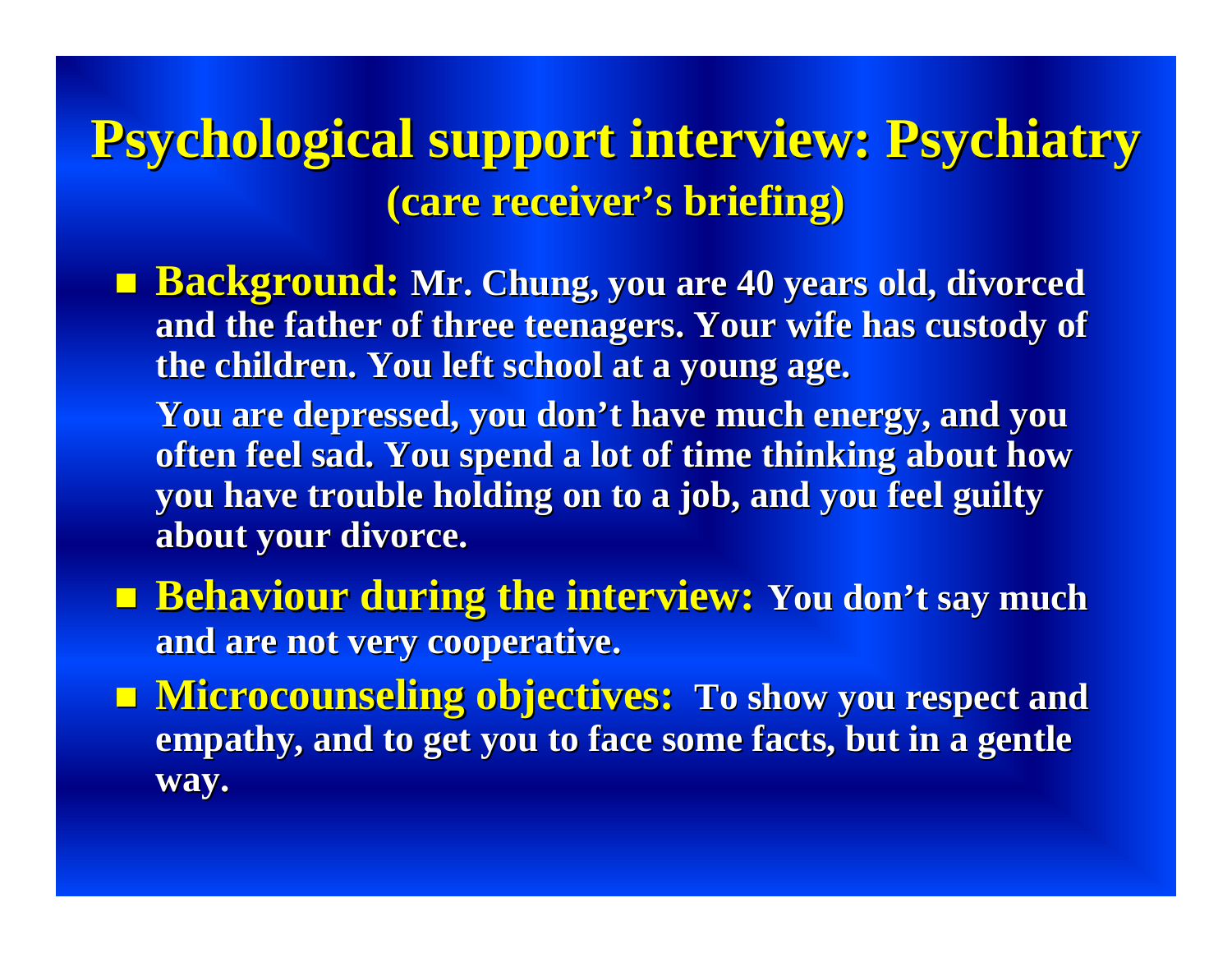# **Psychological support interview: Psychiatry (caregiver caregiver's briefing) briefing)**

- **Background: Background: Costas is 17 years old. An only child, he quit college a** few months ago and since then has been spending **time** with a group of drop-outs. He has been taking drugs **and is currently currently recovering recovering from an overdose. an overdose. Costas is negative negative about himself himself and about his future. future.**
- **Therapeutic goals:** To help Costas find a positive image **of himself himself, acknowledge acknowledge his problems problems and become more confident about confident about the future. future.**
- **Microcounseling objectives:** To show some empathy for **Costas and gently get him to face some basic facts.**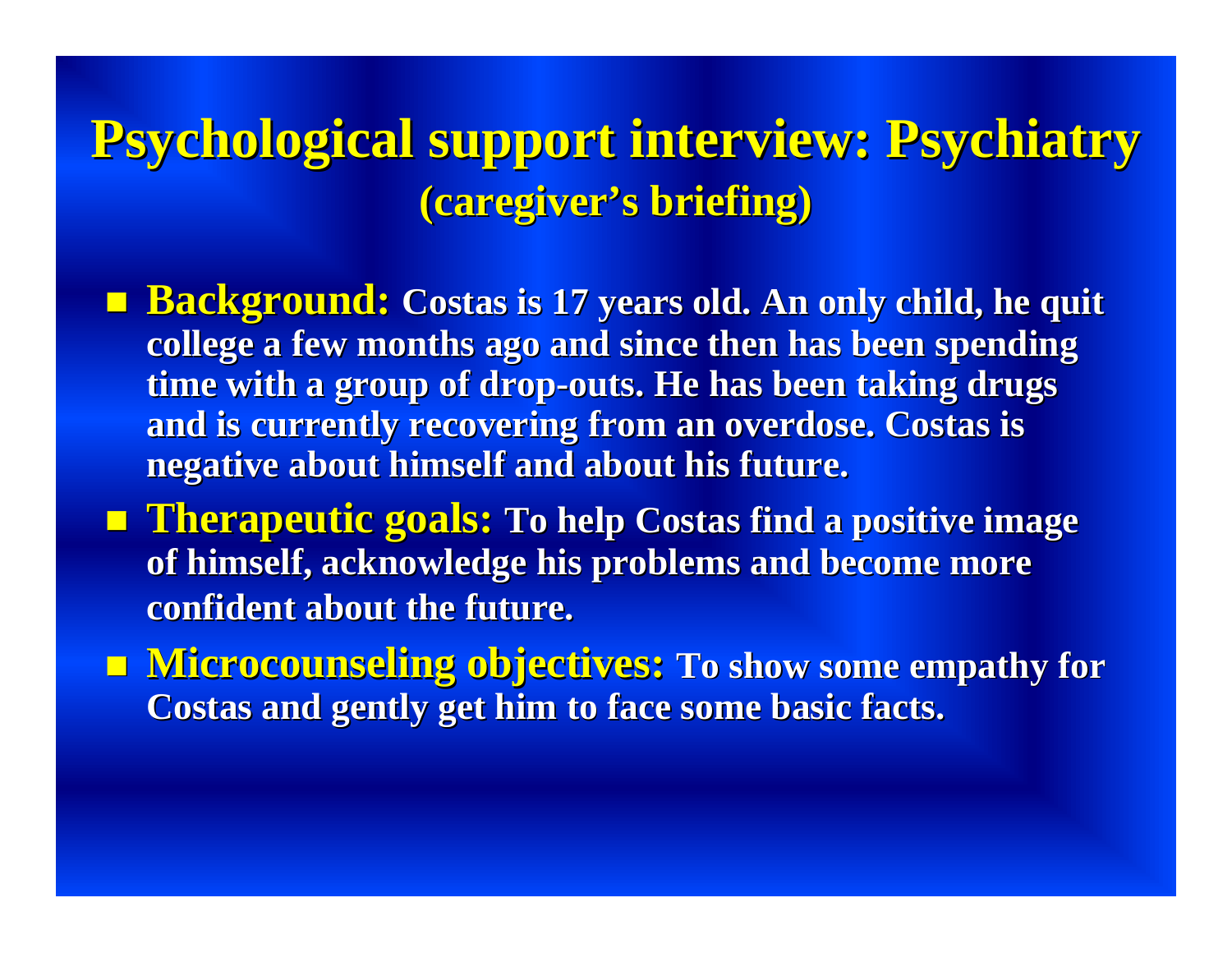**Psychological support interview: Psychiatry (care receiver receiver's briefing) briefing)**

- **Background: Background: Costas, you are 17 years old and living with your parents. parents. You are an only child. You quit college college a few months ago. Since then, you have been hanging hanging out with a group a group of drop-outs. You regularly regularly take drugs, and now you are recovering from an overdose. You are quite negative negative about yourself yourself and about your future. future.**
- **Behaviour Behaviour during the interview interview: You don't mind talking, but you are aloof and tend to change the subject.**
- **Microcounseling objectives:** To show you some **empathy empathy and gently get you to face to face some basic facts and become more self-aware.**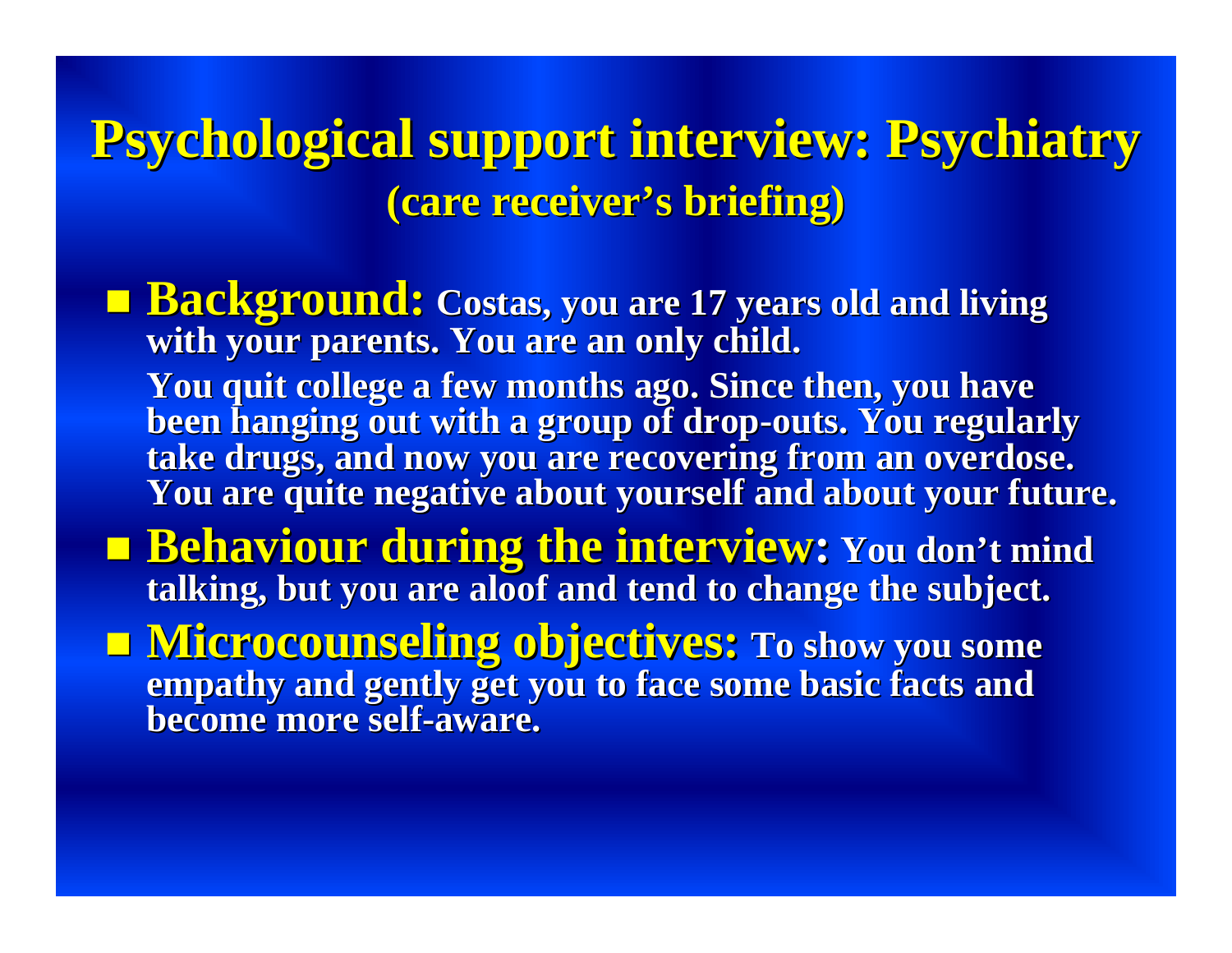## **Behavioral modification interview:**  $$ **s briefing) briefing)**

- **Background: Background: Pierre is 30 years old and has had ulcerative ulcerative colitis colitis for 5 years. He has a management position in a a management position in a company company, is married married and has a young child.**
	- **Pierre's very demanding work creates a great deal of stress, making him nervous nervous and interfering interfering with his sleep. He doesn't take the time to eat properly properly, either.**
- $\blacksquare$  **Therapeutic goals:** To help Pierre relax, change some of his **habits, develop a** better attitude towards his work, and find **ways to relax. to relax.**
- **Microcounseling Microcounseling objectives objectives: To gently raise some questions about questions about his lifestyle lifestyle. To show . To show empathy empathy and give him <sup>a</sup> sense of hope.**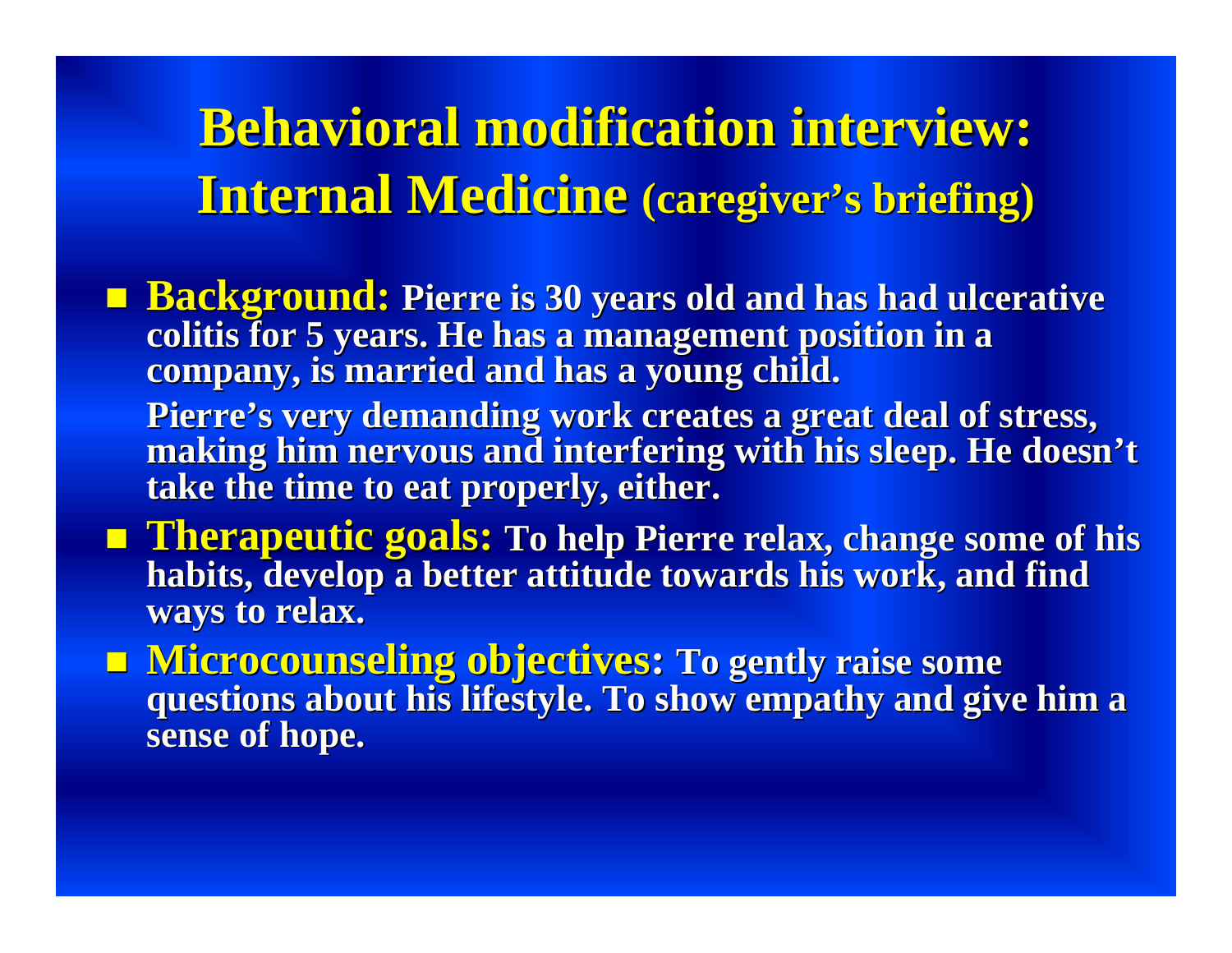## **Behavioral modification interview:**  $\frac{Internal}{}$  **Medicine** (care receiver' **s briefing) briefing)**

- **Background: Background: Pierre, Pierre, you are 30 years old and have had ulcerative ulcerative colitis colitis for the last 5 years. You have a management have a management position in a company, are married and have a young child. Your work is very demanding demanding and stressful stressful, to the point that it makes you very nervous nervous and you don't get much sleep. You don't take the time to eat properly properly, either.**
- **Behaviour Behaviour during the interview: interview: You are very anxious anxious and pessimistic pessimistic.**
- **Microcounseling objectives:** To help you face some basic **facts about how you are living your life and see how you might change your lifestyle. To show you empathy and help you see that there is hope.**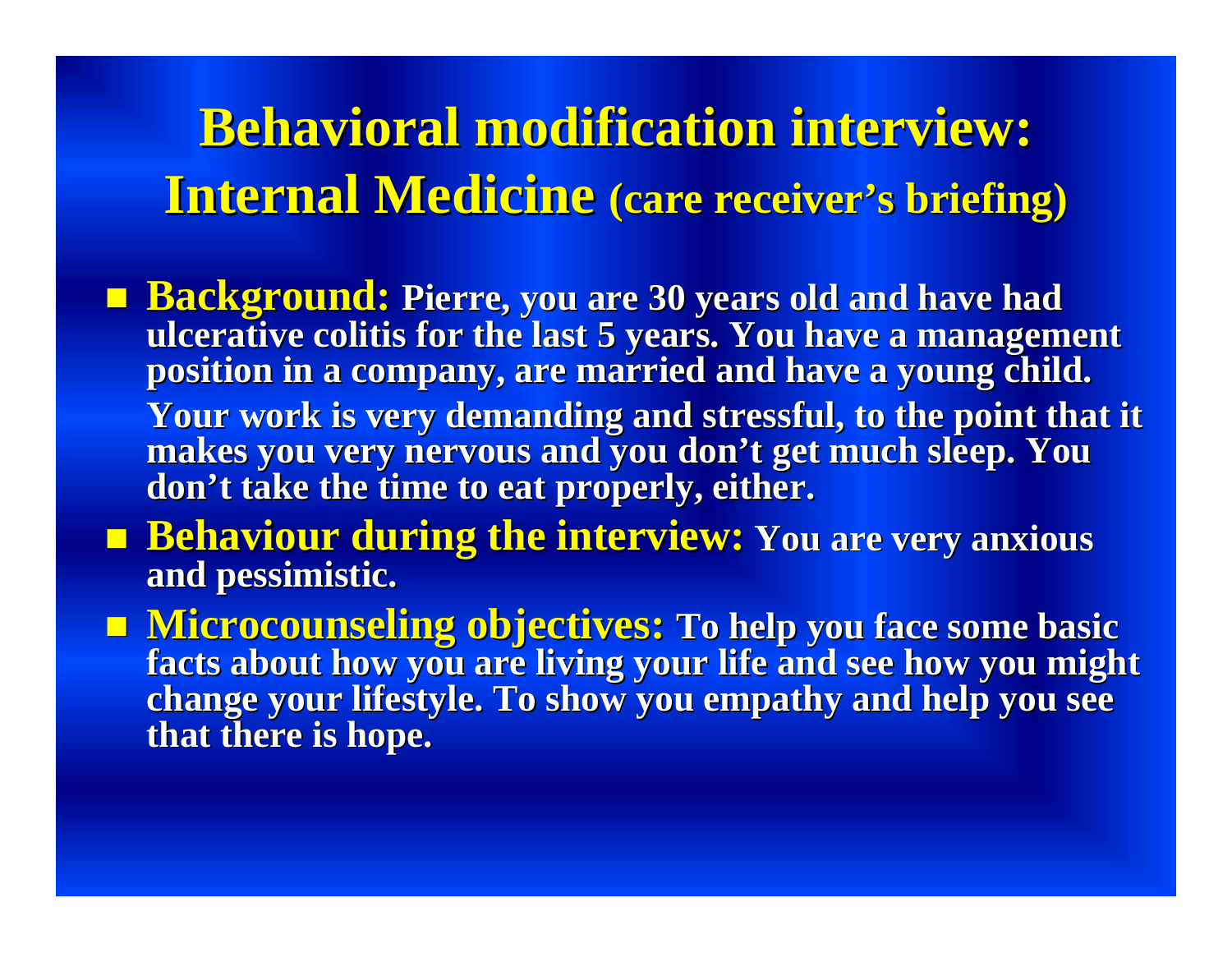**Behavioral modification interview: Alcohology Alcohology (caregiver caregiver's briefing) briefing)**

- **Background: Rodrigo is 50 years old and has been an alcoholic for the last 10 years. He is married and has four alcoholic for the last 10 years. He is married and has four children, 7 to 14 years of age. Rodrigo is in denial about his children, 7 to 14 years of age. Rodrigo is in denial about his drinking and maintains that he is just a social drinker. He and his wife are having problems and he often misses** work. He always finds excuses or scapegoats for his behaviour.
- **Therapeutic goals:** To help Rodrigo become aware of his **problem and his defenses. problem and his defenses.**
- **Microcounseling objectives:** To ask open questions, **"miracle and exception" questions, and help him examine his perception of his alcoholism. perception of his alcoholism.**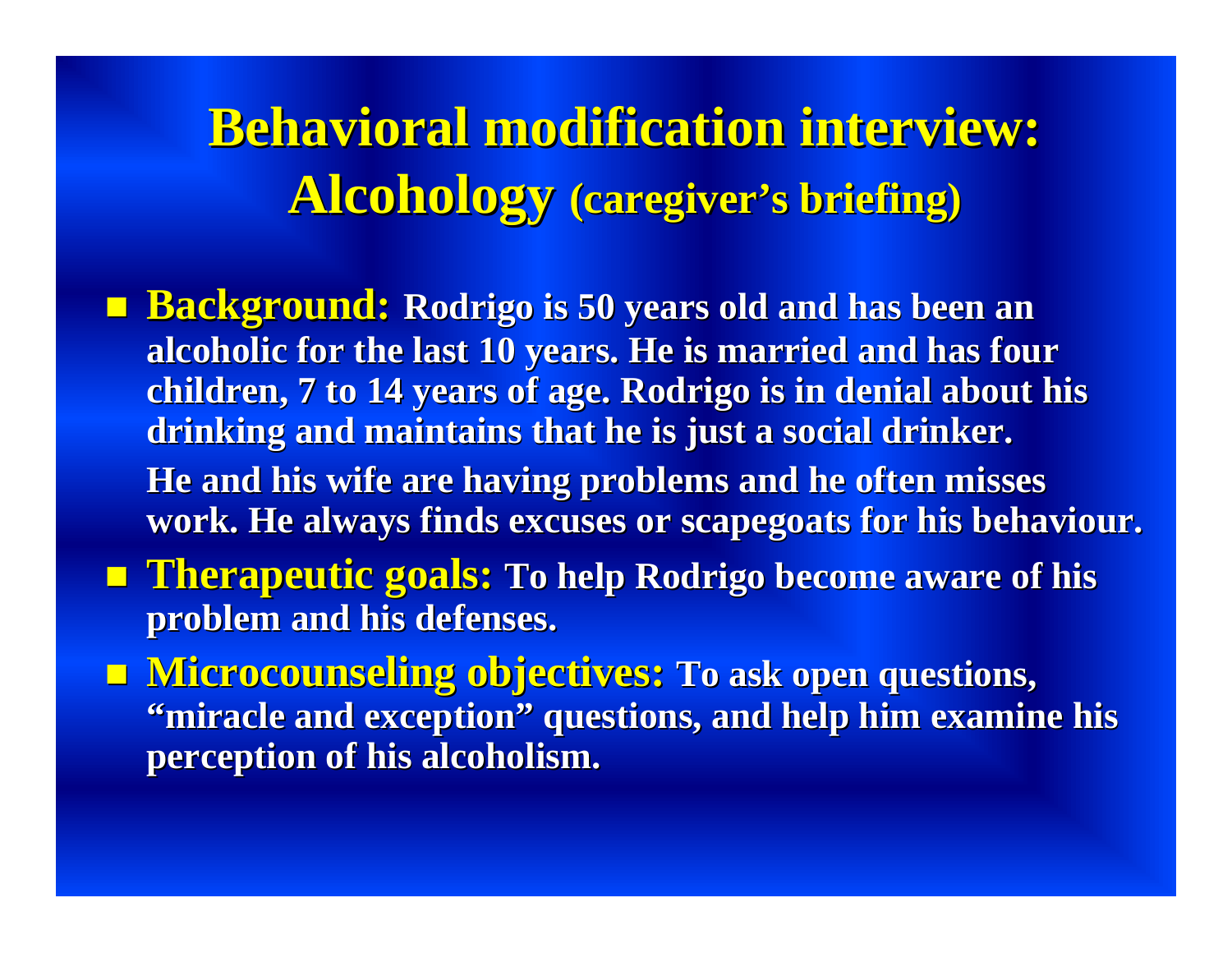# **Behavioural modification interview: Alcohology Alcohology**

**(care receiver receiver's briefing) briefing)**

- **Background:** Rodrigo, you are 50 years old and you have been an alcoholic for the last 10 years. You are married and have four children, aged 7 to 14 years. You deny being an **alcoholic, and claim that you are only a social drinker. alcoholic, and claim that you are only a social drinker.** You and your wife are having problems, and you often miss work. You always find excuses or scapegoats for your **behaviour behaviour.**
- **Behaviour during the interview: You don't like the nurse's questions, but you remain calm. s questions, but you remain calm.**
- $\blacksquare$  **Microcounseling objectives: To ask open questions,** "miracle and exception" questions, and help you examine **your perception of your alcoholism. your perception of your alcoholism.**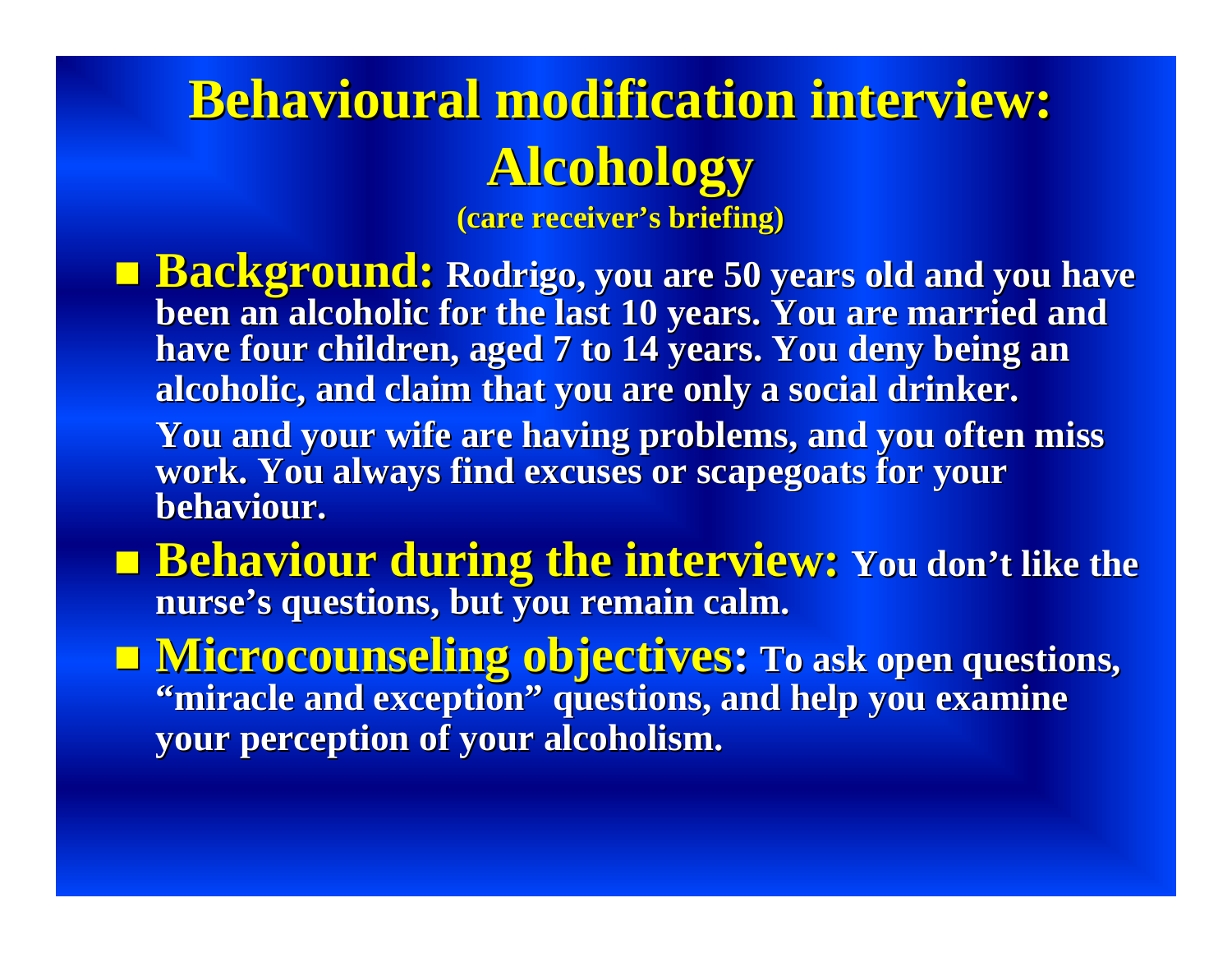#### **Validation interview: Validation interview: Geriatrics Geriatrics/Gerontology Gerontology (caregiver caregiver 's briefing) briefing)**

- **E** Background: Mrs. Khalil is 70 years old and a widow. **She has several several children children and grandchildren grandchildren.**   $\bf{Mrs.}$  Khalil is worried because her doctor has told her
	- **that she is in the early stages of Alzheimer Alzheimer's disease disease. She sadly paces up and down the corridor. corridor.**
- **E** Therapeutic goals: To comfort Mrs. Khalil and **confirm her value as a human being.**
- **Microcounseling objectives:** To show her respect **and empathy empathy.**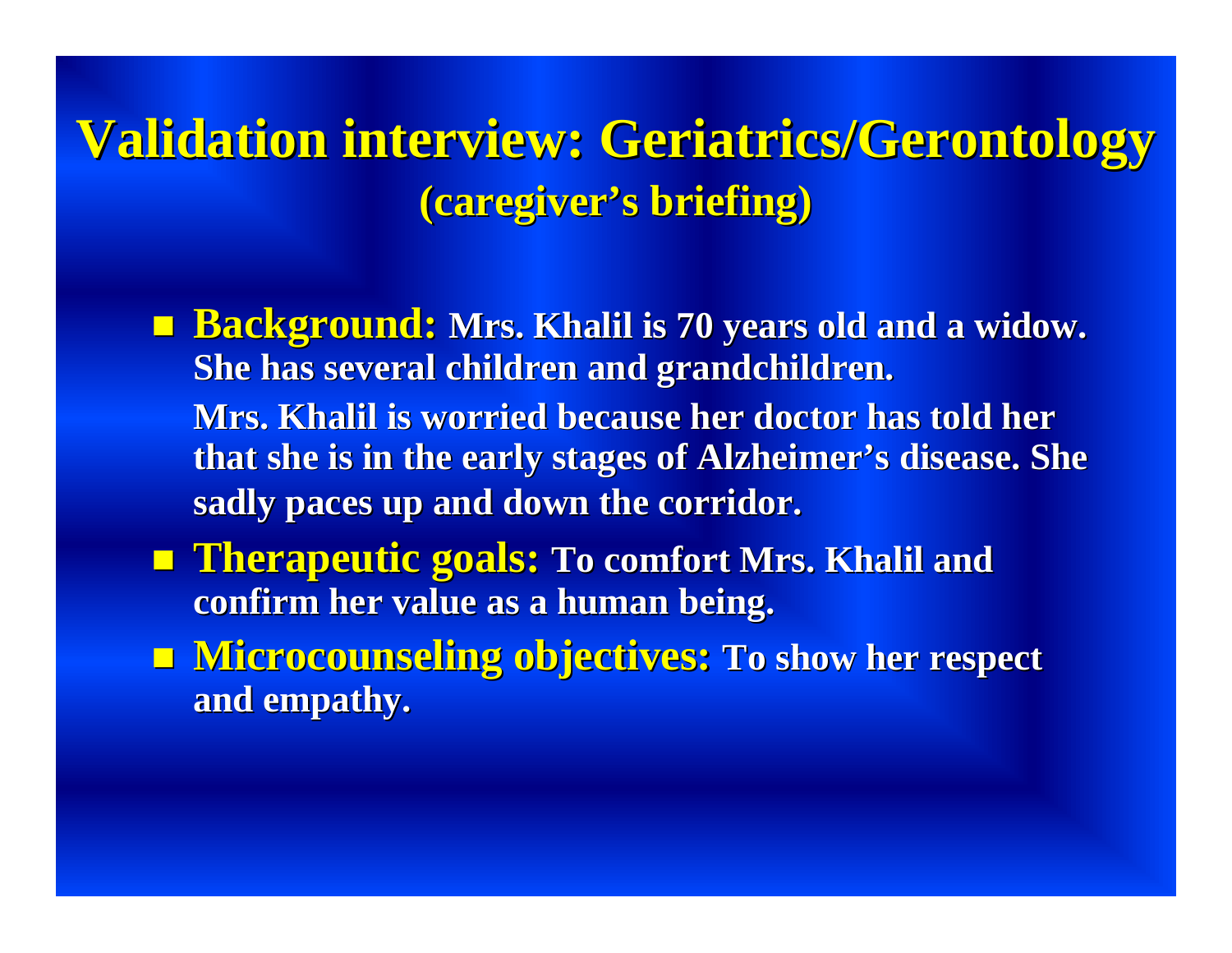**Validation interview: Geriatrics/Gerontology (care receiver receiver 's briefing) briefing)**

**E** Background: Mrs. Khalil, you are 70 years old **and a widow. You have several several children children and grandchildren grandchildren.** 

**You are worried worried because because your doctor has told you that you are in the early stages of Alzheimer's disease disease. You try to ease your anxiety anxiety by walking walking up and down the corridor, but corridor, but you are clearly clearly very sad.** 

**Microcounseling objectives: To show you respect and empathy empathy .**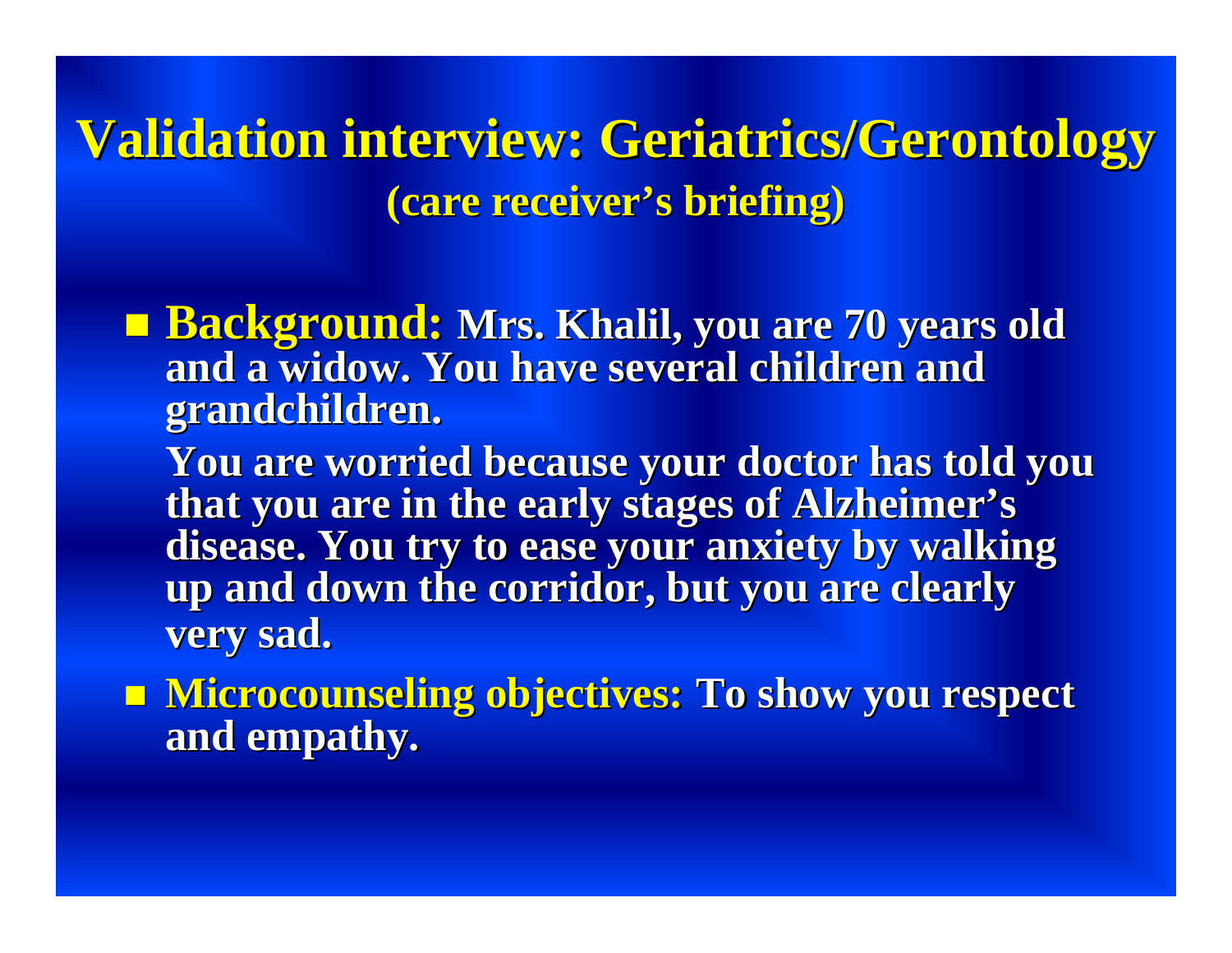#### **Conflict resolution interview: Obstetrics (caregiver caregiver 's briefing) briefing)**

- **Background: Background: Melissa Melissa is 32 years old. She has just had her first child, a healthy healthy baby boy. baby boy. The family considers considers it important to have a male heir.** 
	- **Melissa and her mother-in-law disagree on the baby's name. Melissa Melissa wants to call him Mark, but Mark, but her mother -in -law insists insists that, according according to the family tradition, tradition, he be called Tarig. It has become a big issue, and it bothers Melissa a great deal.** She has asked you for help.
- **Therapeutic Therapeutic goals: To comfort comfort her and to help to help her decide if she wants to stand to stand up for herself herself and see what her priorities priorities are.**
- **Microcounseling objectives:** To show her respect **and empathy empathy, to enter , to enter into a conflict conflict resolution resolution process process with her.**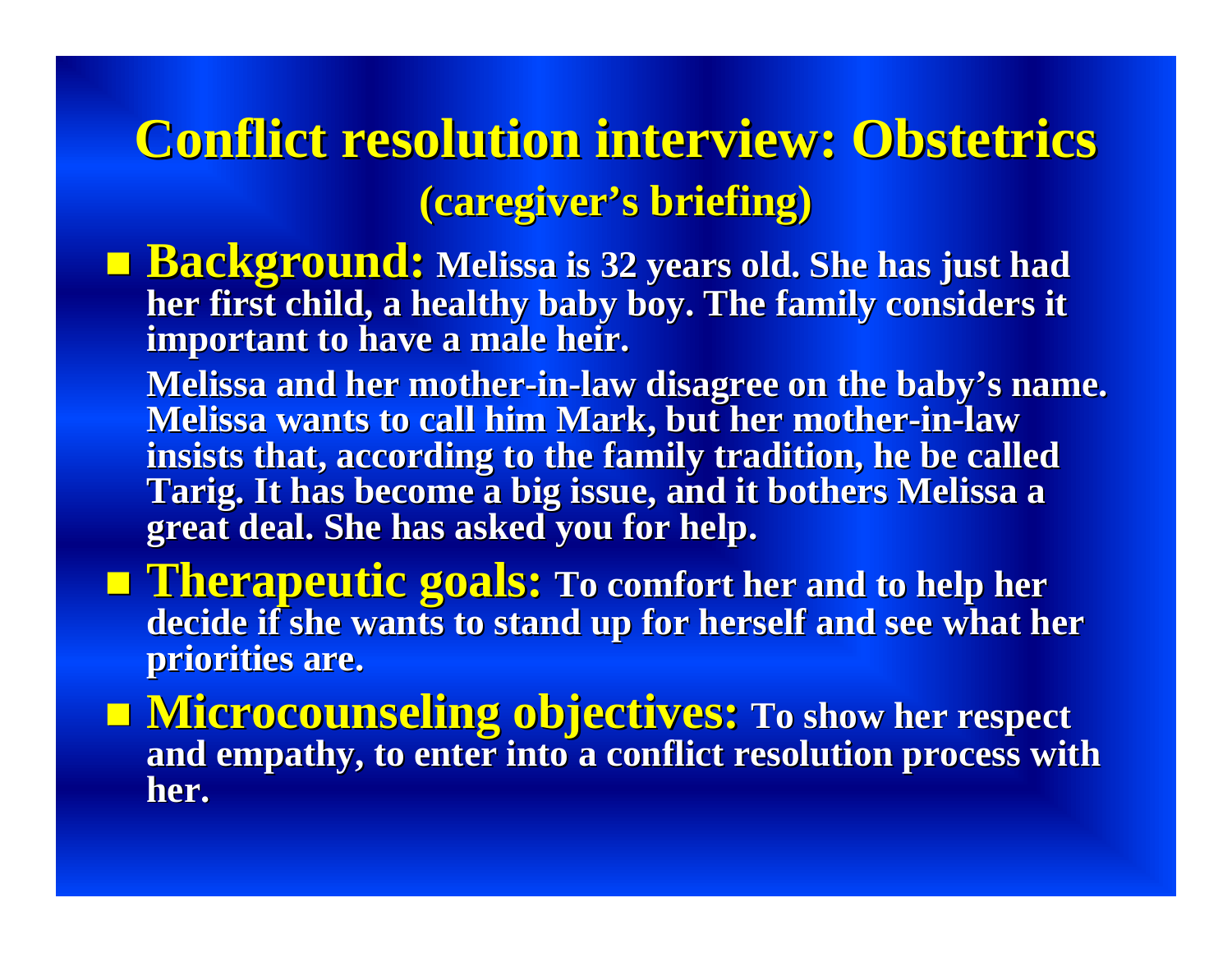## **Conflict resolution interview: Obstetrics (care receiver receiver's briefing) briefing)**

- **E** Background: Melissa, you are 32 years old. You have just **had your first child, a healthy healthy baby boy. baby boy. It is very important in important in your family to have a male heir.** 
	- **You and your mother-in-law disagree disagree about the baby's name. You want to call him Mark, but Mark, but your mother-in-law insists insists on him being called Tarig; it's a family tradition. tradition. It has become <sup>a</sup> big issue, and it bothers bothers you a great deal. You have asked the nurse for help. nurse for help.**
- **E** Behaviour during the interview: You are ambivalent **and indecisive indecisive; you don't know what matters matters to you most.**
- **Microcounseling objectives:** To show you respect and **empathy empathy, and enter into a conflict conflict resolution resolution process process with you.**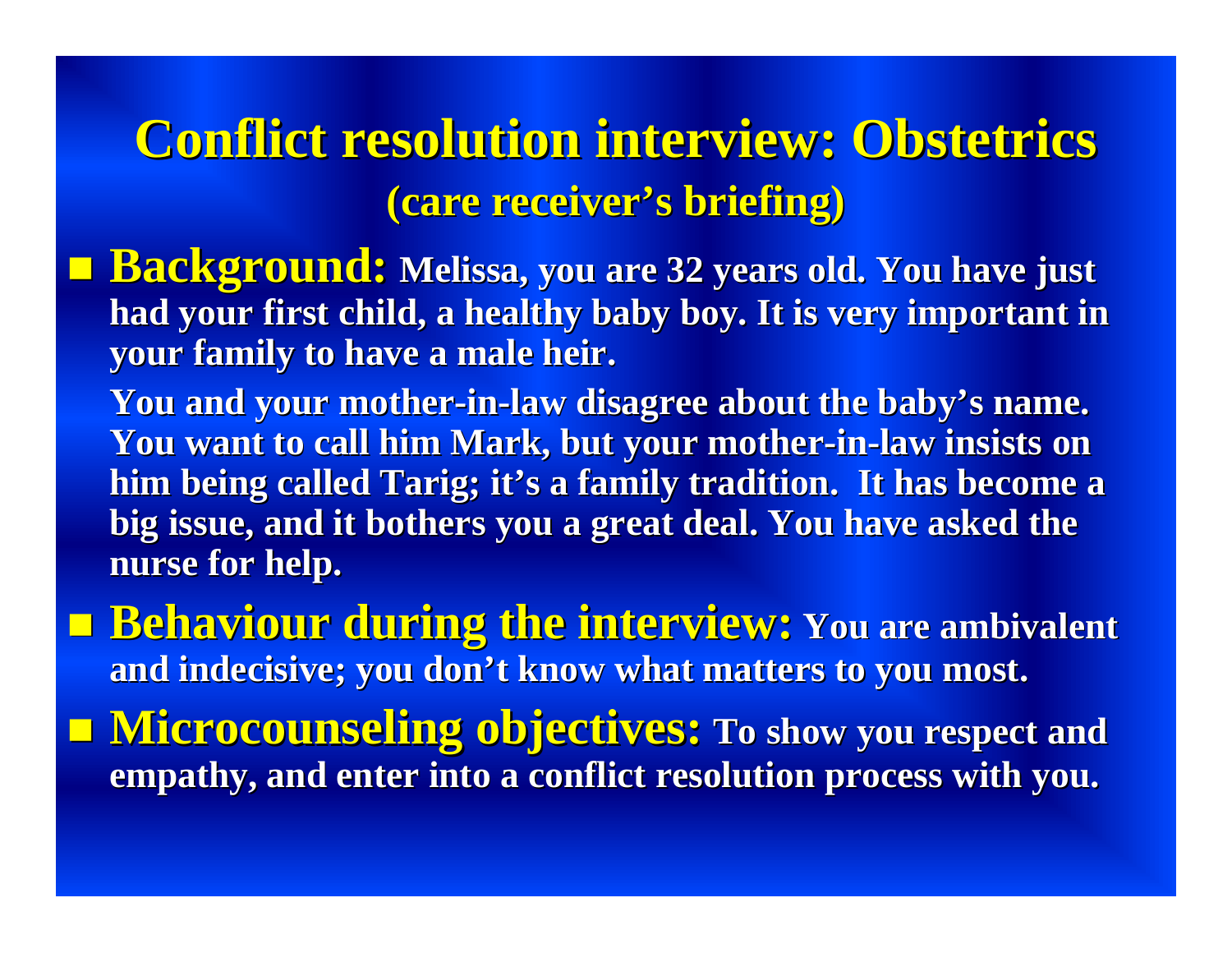#### **Teaching Teaching interview: interview: Pediatrics Pediatrics (caregiver caregiver 's briefing) briefing)**

- **E** Background: Mustafa is 9 years old. He has an **inguinal hernia, and you have to prepare him for surgery surgery. You need to explain explain what will happen before and after surgery surgery without without making him any**  $\bold{more\,}$  afraid. He's a bit nervous.
- **Therapeutic Therapeutic goals: To listen to his fears, show him empathy empathy, explain explain what is involved involved in preparing preparing for the operation operation and going to the O.R., and talk about post about post -operative operative care.**
- $\blacksquare$  **Microcounseling objectives:** To show him **empathy empathy, use sensory sensory information, information, and make it fun.**